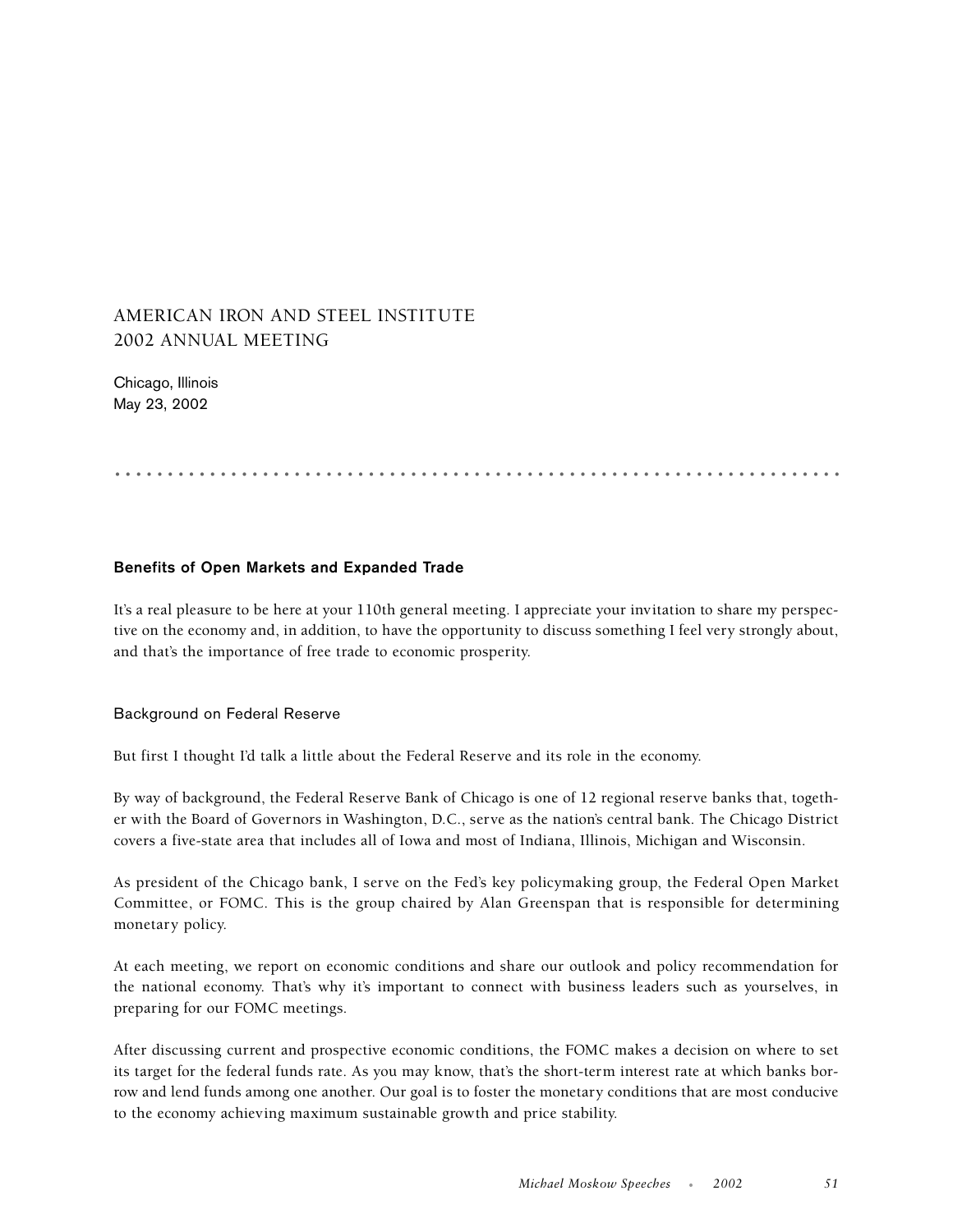I should mention here that the Chicago Fed board of directors plays a key role in the FOMC process. Board members provide insight into various sectors of the economy. And when it comes to the steel industry, one of our directors is particularly helpful. He is Bob Darnall, former chairman and CEO of Inland Steel, and currently the chairman of our board. Bob's perspective is invaluable in helping us understand developments in the steel industry in relation to the regional and national economy.

Today I would like begin by talking about my view of current and prospective economic conditions, and some of the challenges they pose for monetary policy. The bottom line is that, while certain sectors of the economy are still experiencing hard times, overall activity has recovered from the recession we suffered last year and we appear to be on our way to a moderate expansion.

Of course, there are risks and uncertainties to this outlook that monetary policy must be ready to respond to if necessary. But, overall, the long-term prospects for the U.S. economy remain good.

## Historical background

The second half of the 1990s was a period of remarkable change and prosperity in the U.S. economy. Advances in technology, increased efficiency of capital and labor markets, soaring investment — especially on high-tech equipment — all helped fuel a sustained burst of productivity growth, the likes of which we had not seen since the 1960s. As a result, economic activity surged.

But, as we turned the millennium, the picture began to change. By early 2000, it became clear that some firms had been too optimistic about the potential returns on certain capital investments — again particularly in the high-tech sector. This ultimately resulted in a sharp retrenchment in business investment for equipment and software and moves to reduce inventories as well.

These developments were major factors in the economy entering a period of slower growth in the second half of 2000. The weakness intensified in early 2001, but there were tentative signs during the summer of '01 that activity was stabilizing.

Then we experienced the shock of 9-11. The terrorist attacks had a sharp direct impact on several sectors of the economy, particularly air travel, aircraft production and tourism. Furthermore, the blow to confidence resulted in sharp and broad-based drops in consumer spending and business orders.

The National Bureau of Economic Research — the private organization that declares when recessions begin and end — dated the onset of the recession at March 2001. This was the month in which payroll employment peaked in the U.S. Even though March predates the terrorist attacks, we might have avoided a recession without the events of 9-11. This is because the declines in economic activity may not have been deep or prolonged enough to have broken that recession threshold. Economists will study this question extensively in future years, but we will never know the answer to the question for sure.

In any event, it appears that the recession, while painful, was relatively mild by historical standards. Now, I do not want to dismiss the recession as inconsequential. It was severe enough in a number of sectors, particularly manufacturing, where 1.7 million jobs were lost over the past two years. But we did not experience the more widespread severe unraveling of activity that has characterized some previous deep recessions. This time, real GDP fell in only one quarter, and the decline was small — just 0.3 percent.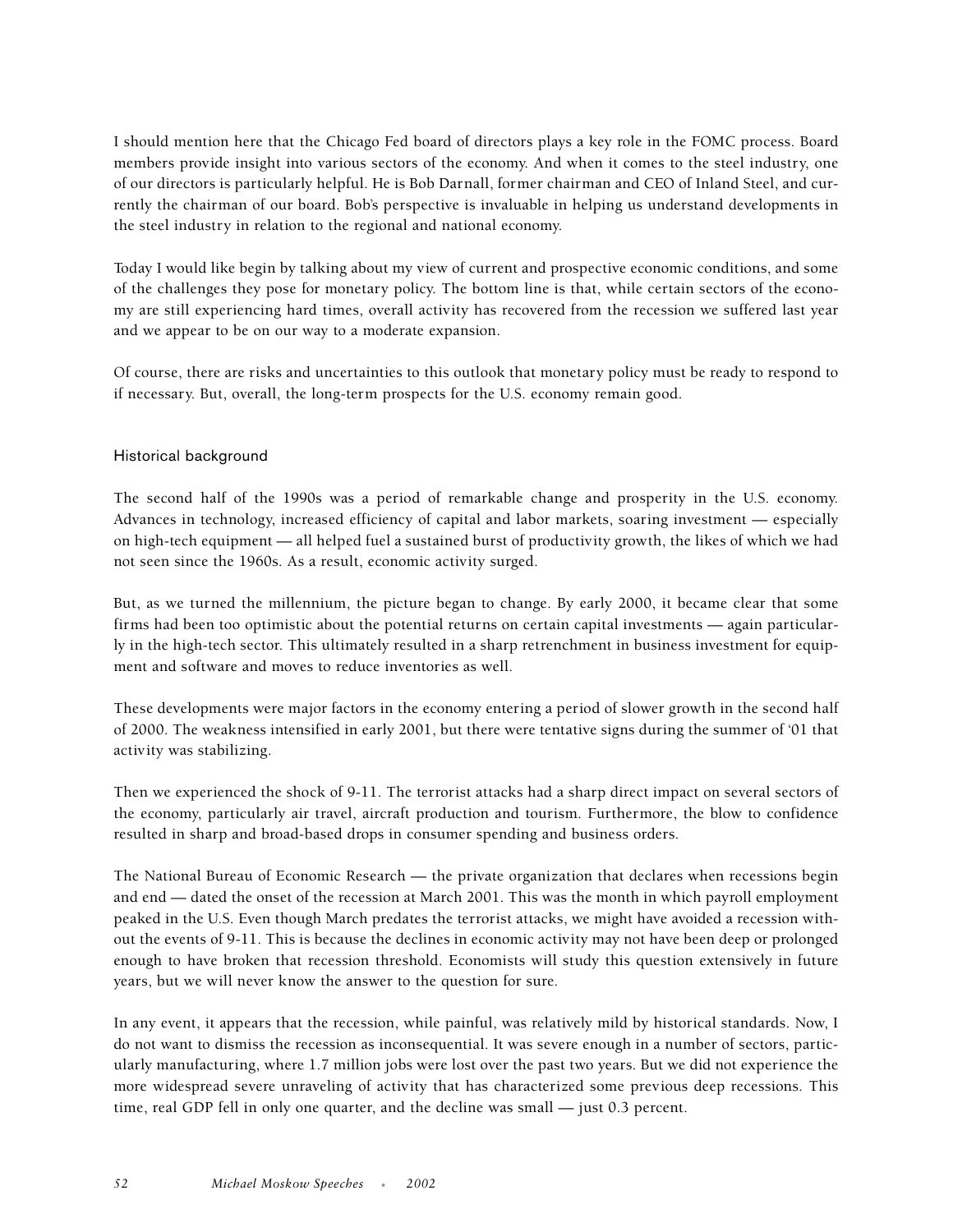So, why was the impact on real GDP so modest? Mainly it is because the household sector held up well. Consumers curtailed their spending, but by less than one might have expected. Significantly, the housing market remained remarkably buoyant — a record number of homes were bought last year. And sales of cars and light trucks surged during this period due to generous sales incentives. This activity showed that households were not deterred from making the large financial commitments that such purchases entail. Instead, they remained confident about the long-run prospects.

Signs are accumulating that recovery is well underway. Real GDP rose at an annual rate of 1.7 percent in the fourth quarter of 2001 and 5.8 percent last quarter. The gains were again led by the household sector. A significant portion of last quarter's growth also came from a reduced pace of inventory liquidation.

However, business firms continue to be somewhat cautious about taking on new capital spending projects. Recent employment reports indicate that firms also are hesitant about hiring permanent workers. But some leading indicators of labor market conditions, especially the increased use of overtime and strong job growth in the temporary help industry, may be indicative of good news to come on the hiring front.

## Cyclical uncertainty going forward

Still, we are facing a good deal of uncertainty over how the early stages of this expansion will unfold.

Aggressive inventory control means that stock levels are relatively lean, so that some future lift from inventory investment can be expected. But this can only give a temporary boost to growth — to solidify the expansion, final demand needs to gain a firmer footing. Important to this will be the degree to which business fixed investment turns around. Here, the incoming data suggest that demand may be improving somewhat; importantly, the high-tech sector appears to be stabilizing. Furthermore, household spending needs to keep moving forward.

The key to prospects for both business and household spending is growth in productivity, or output per unit of input. On this front, we have reason to be optimistic. Productivity growth has been unusually robust over the last year, and stunningly so over the past two quarters.

Why is this news so encouraging? Typically, productivity falls during contractions, in part because firms initially retain too many workers in the face of weaker demand for their products. Today, however, temporary help service firms and outside contractors help make the labor market more flexible. Companies can more quickly adjust their payrolls to match changing conditions. This adaptability, combined with longer-run improvements in technology and the skills of workers, has helped keep productivity growth healthier than in past slowdowns, and bodes well for its longer-run trends. And these longer-run trends are the key determinants of rates of return on investment projects and the sustainable rates of growth in household income and spending. In turn, and most important, faster productivity growth enables our standard of living to improve more quickly.

Now, monetary policy and fiscal policy have also played a positive role in this expansion. Recognizing weaknesses in the national economy, the Fed began a process in January 2001 that reduced the federal funds rate target by 300 basis points over the course of the next eight months. After the shock of 9-11, the Fed cut rates again by another 175 basis points. This accommodative stance bolstered demand throughout the economy. Fiscal policy moves, including last year's tax legislation and bills signed into law after 9-11 and earlier this year, also have been stimulative.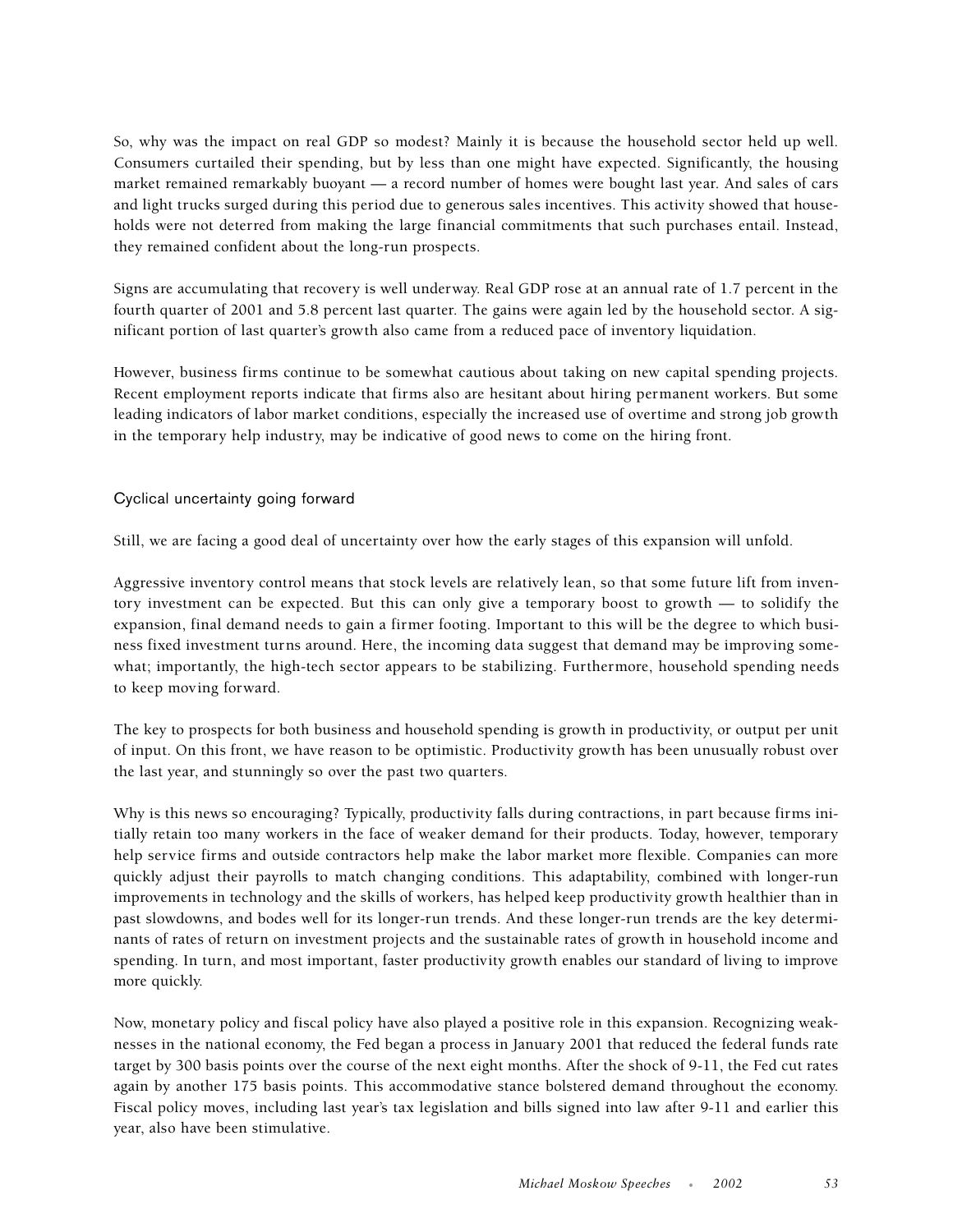Finally, inflation remains reasonably well contained. When the Fed began lowering rates in January 2001, it was against a background of low inflation and low expected inflation. This gave us considerable room for maneuver when working to mitigate the impact of the recession. This is a direct consequence of credibility earned over the past two decades. Financial markets do not expect the Fed to let inflation get out of hand.

Yet, challenges lie ahead. A great deal of capacity was added in the 1990s, some of which is now unused, particularly in the telecommunications equipment industry. This excess capacity could be a drag on investment during this year.

Additionally, external developments could weigh on the future. Growth abroad looks to be recovering. However, the pace of expansion outside the U.S. does not appear to be that robust, so we cannot expect demand for our exports to be particularly strong in the near term.

Furthermore, oil prices have been rising since December. Increases in oil prices act like a tax on the imported oil used by the economy, sapping consumer purchasing power and reducing business margins. Futures markets expect oil prices to recede, but the current situation in the Middle East adds a good deal of uncertainty to this outlook.

Finally, we now are all aware of the risk of terrorist attack. Even without another incident, the emphasis on heightened security has impacted, and will continue to impact, the economy. The cost of doing business is now higher, both through increased insurance premiums and spending to heighten security and provide backup contingencies. Such costs may lower the rate of productivity growth for a time, but so far it is not evident in the reported data.

## Projecting a moderate early expansion

Both positive and negative factors are influencing the outlook. So, how do we see these balancing out?

On average, at the Chicago Fed, we expect real GDP growth over the next few quarters to run close to the economy's potential long-run rate — which many analysts now put in the range of 3 to  $3\%$  percent. However, on a quarter-to-quarter basis, growth could be uneven due to swings in inventory investment and other transitory developments.

Relative to some past recoveries, this performance might appear disappointing. For example, output expanded by 7<sup>1</sup>/<sub>2</sub> percent in the year following the end of the 1982 recession. However, that was a very deep recession, during which both households and businesses cut back spending sharply. The pent-up demand that resulted from this left room for a strong recovery. In contrast, given the strength in consumer spending and housing over the past year, there currently is little such pent-up demand in the pipeline.

While we believe that the expansion will solidify, it likely will take some time for vigorous growth to extend to all industries and all regions of the nation. Although the early months of any expansion are often bumpy for some, it might be more noticeable this time.

Recovery from a deep recession introduces a surge in demand that can reverberate throughout the economy. Such sharp gains would feel like a more dramatic and widespread turn of fortunes than the more modest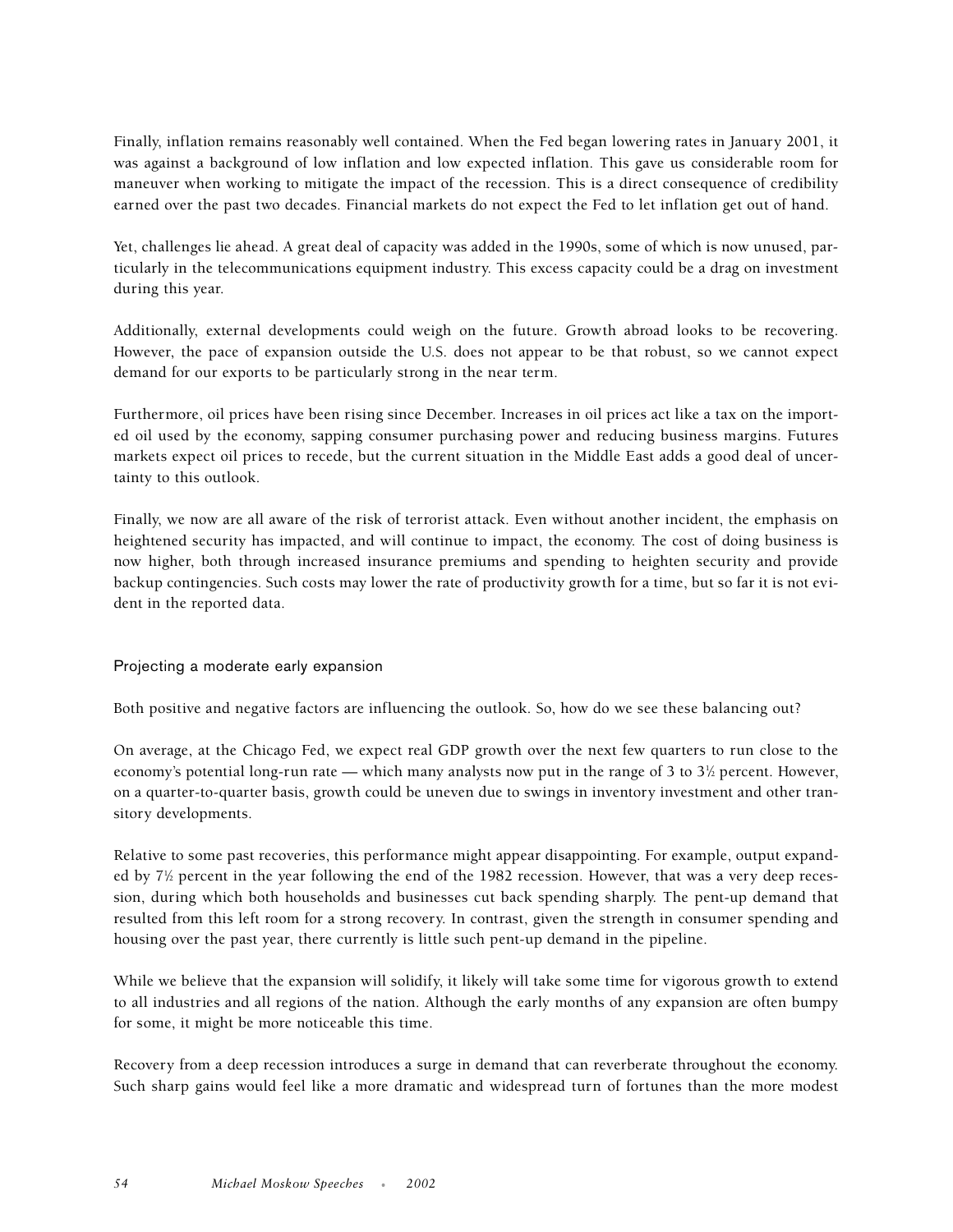advances that are likely to follow a mild recession. As a result, in our current situation, we shouldn't be surprised to hear negative news from some sectors or regions even as the expansion matures.

The challenge for monetary policy

Now, as I mentioned earlier, the current stance of monetary policy is accommodative. Of course, we moved policy to this position to help counter the forces that had pushed us into a period of sub-par activity, and we were able to do so because inflation was so well contained.

Clearly, however, we cannot maintain our current stance forever. Growth in private final demand will firm as the factors that produced economic weakness are unwound. So if we simply left in place the extra stimulus from accommodative policy, gains in demand would eventually strain the economy's ability to supply goods and services, resulting in the emergence of inflationary pressures.

We are faced with several challenges in deciding when and how to step back from this accommodative stance:

- One challenge is to gauge the staying power of growth in final demand.
- A second is to balance this growth against our reading of the economy's ability to supply the demand in a noninflationary manner.
- And a third is the fact that changes in monetary policy affect the economy with a lag. This means that, in addition to looking at the alignment between spending, productivity, and inflation that we see in today's data, we also must make a judgment about what these factors will look like in the quarters ahead given the policy option that we decide on today.

## Economic outlook

Bottom line, we at the Chicago Fed expect the expansion that currently is underway to continue. Because the downturn was moderate, we expect that the early stages of this expansion will also be moderate by historical standards. Inflation likely will be well contained. And over the broader horizon, the prospects for our economy are bright.

## Open markets and expanded trade

Let me turn now to a subject that I believe is vitally important to these long-term prospects. It's an area I've been involved with in the past and which has been much in the news lately. And that's open markets and expanded trade. A key factor in economic growth both here and abroad is the long-term process of opening our borders to trade and investment.

In recent weeks, advances in free trade have been overshadowed by increases in tariffs. The United States has increased tariffs for steel and lumber. The European Union, Canada and Japan have threatened to increase tariffs on a variety of products, including steel, citrus fruit, textiles and paper.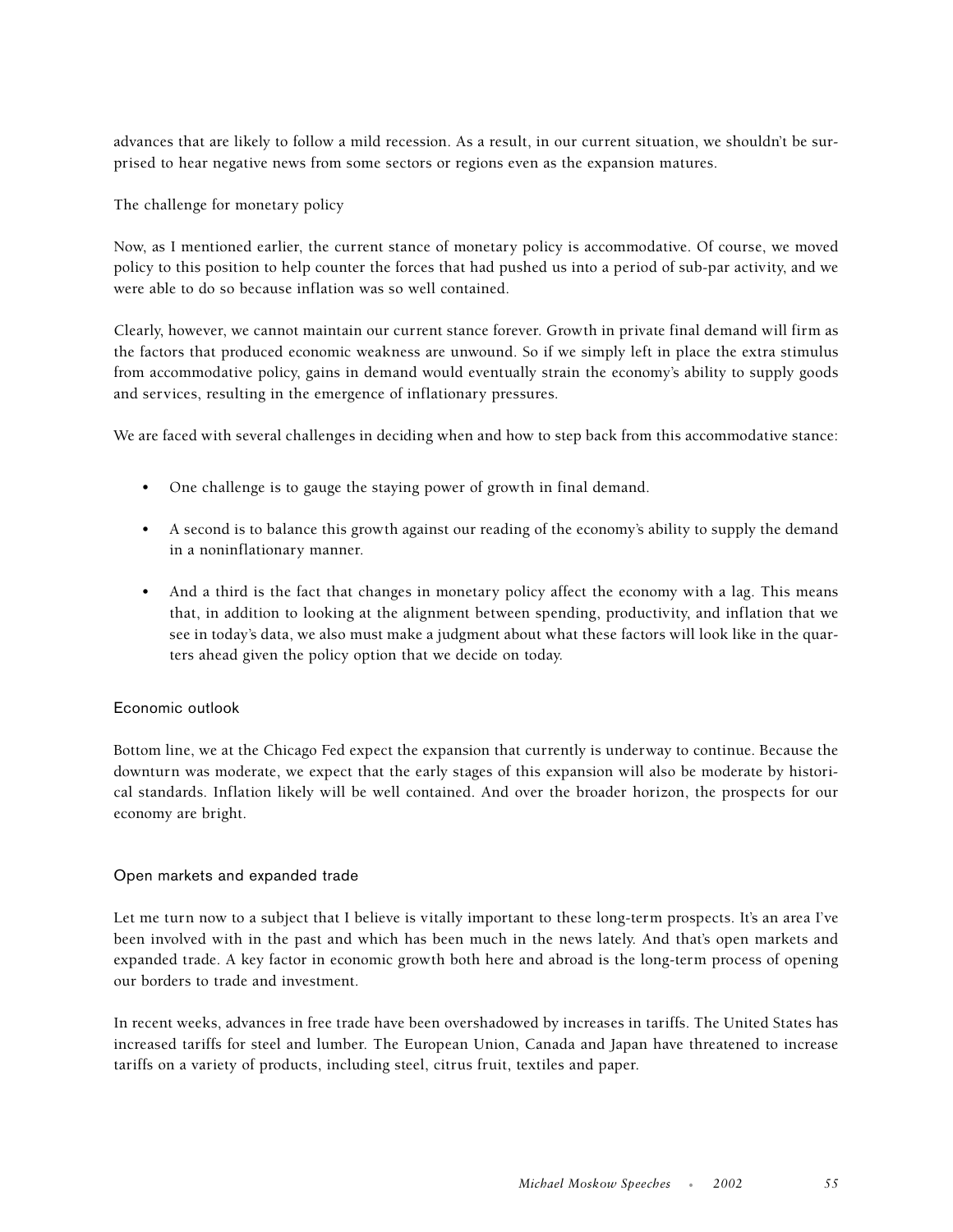Some commentators have questioned which way the world trading system is moving. Is it towards more openness or less? I don't want to discuss any specific legislation, since the issues are extraordinarily complex. But as part of this dialog, it is appropriate to take a step back and consider in broad terms who benefits and who loses from open markets and expanded trade. Let me turn to that subject.

## Open markets foster prosperity

Despite recent economic uncertainty, the United States and much of the rest of the world have never before been as affluent as they are today. For example, per capita output in the United States in 2001 was about twice the 1966 level and more than four times the 1940 level.

We also have seen a dramatic rise in economic openness among nations. For the United States, total trade (measured as exports plus imports) has increased from less than 10 percent of GDP in 1940 to nearly 25 percent today.

The parallel rise in openness and affluence is no coincidence. Economic studies have repeatedly found that openness promotes prosperity. Looking across the countries of the world, you find that the economies most open to trade and investment are those with higher per capita income. That is because cross-border investment fosters an efficient reallocation of resources that leads to productivity improvements, higher economic growth and, most important, as I said before, a higher standard of living..

Moreover, economies benefit from the real efficiency gains brought about by freer trade. When firms can purchase the highest quality and lowest cost materials from anywhere in the world, their production costs fall. These lower costs lead to lower prices and better choices, which spread broadly throughout entire societies.

Conversely, high tariff barriers can directly increase costs of production. One example is the U.S. sugar industry, where trade protection has pushed the domestic price of sugar well above the world price. In 1999, we paid almost five times the world price. That is a huge difference, and one of the unintended consequences is that candy factories here in the Midwest are relocating to countries such as Canada, where the price of sugar is not artificially increased.

It's important to note that the benefits of lower prices are largest for those with low and moderate incomes. Because free trade lowers the price of everything from food and clothing to automobiles, those who spend the largest fraction of their income on these goods reap the largest gains.

## Dealing with arguments against open markets

Despite these benefits, there are a number of groups, both here and abroad, who oppose free trade and open markets. Especially in cases regarding displaced workers, their concerns are serious and deserve our attention. I'd like to discuss some of their concerns and what role, if any, the government can play in addressing these issues.

As trade barriers fall, some industries and their workers inevitably find themselves facing sharp competition from imports. While competitive pressures may cause some firms to contract their businesses and reduce their work forces, other firms will see input costs fall, allowing them to expand production and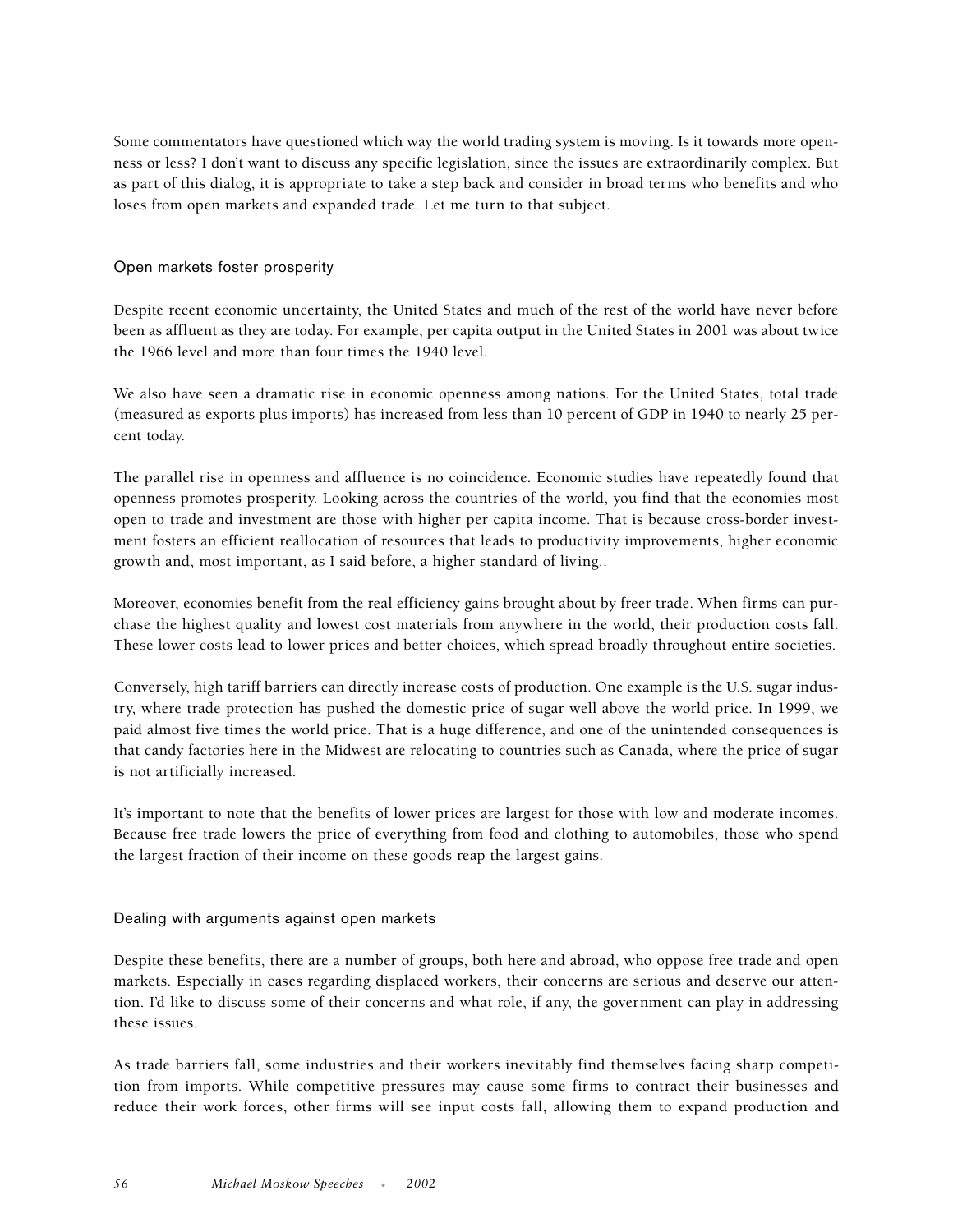increase hiring. Moreover, net exporters, in particular, will see expanded opportunities as other countries lower their barriers to our goods.

In most cases, lowering barriers to trade promotes an efficient allocation of resources. But in some industries, like steel, many governments around the world have chosen to subsidize firms in order to keep high-cost factories in operation. The result has been persistent overcapacity in the global steel industry, high levels of production and low prices. So American steel producers in the U.S. may find themselves facing sharp competition from firms that are not necessarily more efficient than they are, but instead, receive subsidies. It's important to recognize that the problem there is not freer trade; the problem is (foreign) government subsidy policies that work to keep inefficient plants open.

Regardless of whether the patterns of trade reflect economic fundamentals or, instead, government subsidies, the shifts can be extremely difficult for workers and firms in the industries that compete most directly with imports. Overall, economic studies generally suggest that worker dislocation caused by trade accounts for no more than 10 percent of all displaced workers in the U.S. If you are one of those 10 percent, competition from trade can clearly make you worse off, and it is little comfort to know that U.S. consumers overall are benefiting from low prices.

The steel industry provides a clear example. Although much of the problem facing the domestic steel industry is one of global overcapacity, the surge of imports associated with the Asian crisis also led to layoffs of American workers. Steel industry employment in the U.S. fell from 163,000 in 1997 before the Asian crisis to about 142,000 in early 2001, before the recession began. Steel workers aren't alone — 225,000 people participated in government programs for trade-dislocated workers in 1999.

I should emphasize, though, that the adjustments that arise from expanded trade do not reduce the total number of jobs in the United States. In fact, total employment is determined by aggregate demand and supply. You all will recall the prediction that NAFTA would result in a "giant sucking sound" as U.S. jobs fled to Mexico. But in the 10-year expansion that ended in 2001, trade relative to GDP grew steadily, and at the same time jobs increased by more than 24 million.

Thus from a broader perspective, society at large benefits when we open our borders. Indeed, the overall benefits to society of freer trade are large enough that we can afford to help those who are displaced by changes in tariff and non-tariff barriers.

## Policy options

So in my view, the crux of the free trade debate is, "How can we cushion short-term dislocations so that we can achieve the benefits of open markets and expanded trade?"

One way this can be done is to lower barriers and increase openness gradually, in a process that more closely mirrors natural innovations in the economy. Technological innovation, for example, usually takes place in incremental steps without creating large amounts of unemployment.

Workers and businesses have come to expect technological innovation to change the nature of their enterprises. And, because it takes place incrementally, this allows workers and firms time to find new uses for their skills and equipment.